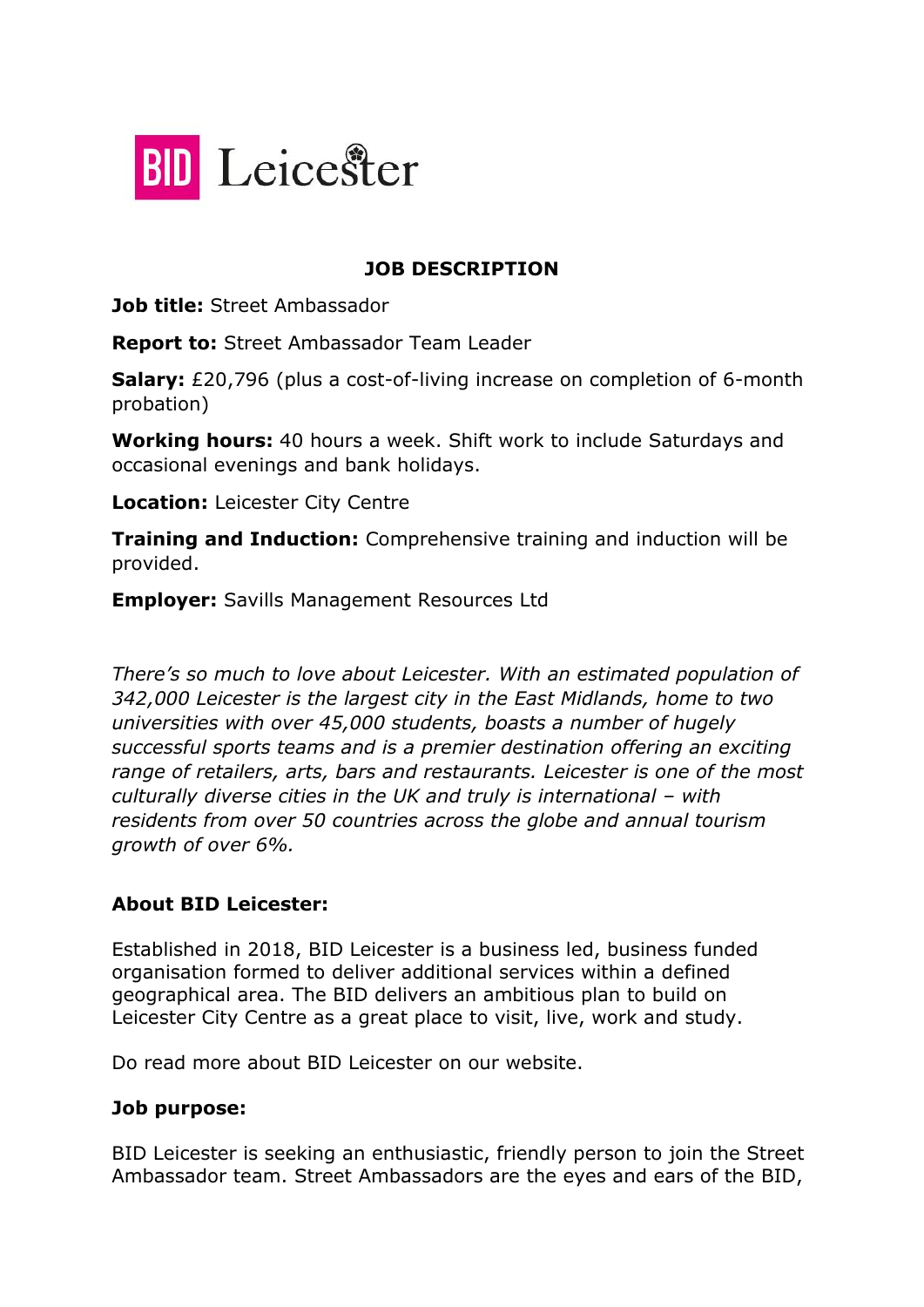liaising daily with businesses and providing a warm visitor welcome to the public, whilst supporting the cleanliness of the city by reporting street issues.

This is a unique role and candidates should demonstrate how they are suitable for the role and meet the elements within the personal specification in their covering letter.

### **Core Responsibilities**

#### **Communication**

- Liaison with businesses to promote BID activity and encourage businesses to engage in BID promotions and events.
- Maintaining and growing the relationships with levy payers and other city centre businesses.
- Presenting a warm welcome and a pleasant view of the city centre to visitors, whilst maintaining a publicly positive tone about the city and the BID.
- Keep up to date with and provide visitors with accurate information about the city centre in general and about the retail, leisure, and cultural offer.
- Accurately reflecting BID Leicester's values and service, and to be aware of the BIDs activities and special events.

#### **Intelligence Gathering**

- Reporting relevant information for action to the appropriate authority e.g. Health and safety issues, graffiti, failed street lights, 'sharps', etc.
- Responding to requests for Ambassador support through the City Watch radio scheme quickly and efficiently.
- Assisting in the reduction of business crime, thus improving the perception of the city centre as a safe place to be.
- Liaising and operating alongside the Police, Council Officers, and external contractors in pursuit of Ambassador duties.
- Making BID management aware of any relevant information relating to BID businesses and potential Affiliates/Friends of the BID.
- Assisting with the exclusion notice scheme within the city centre.

#### **Visibility**

• Contributing to the provision of an extensive and daily presence around the BID area in all weathers to maximise contact with businesses. This presence should aide impromptu communication with businesses and members of the public.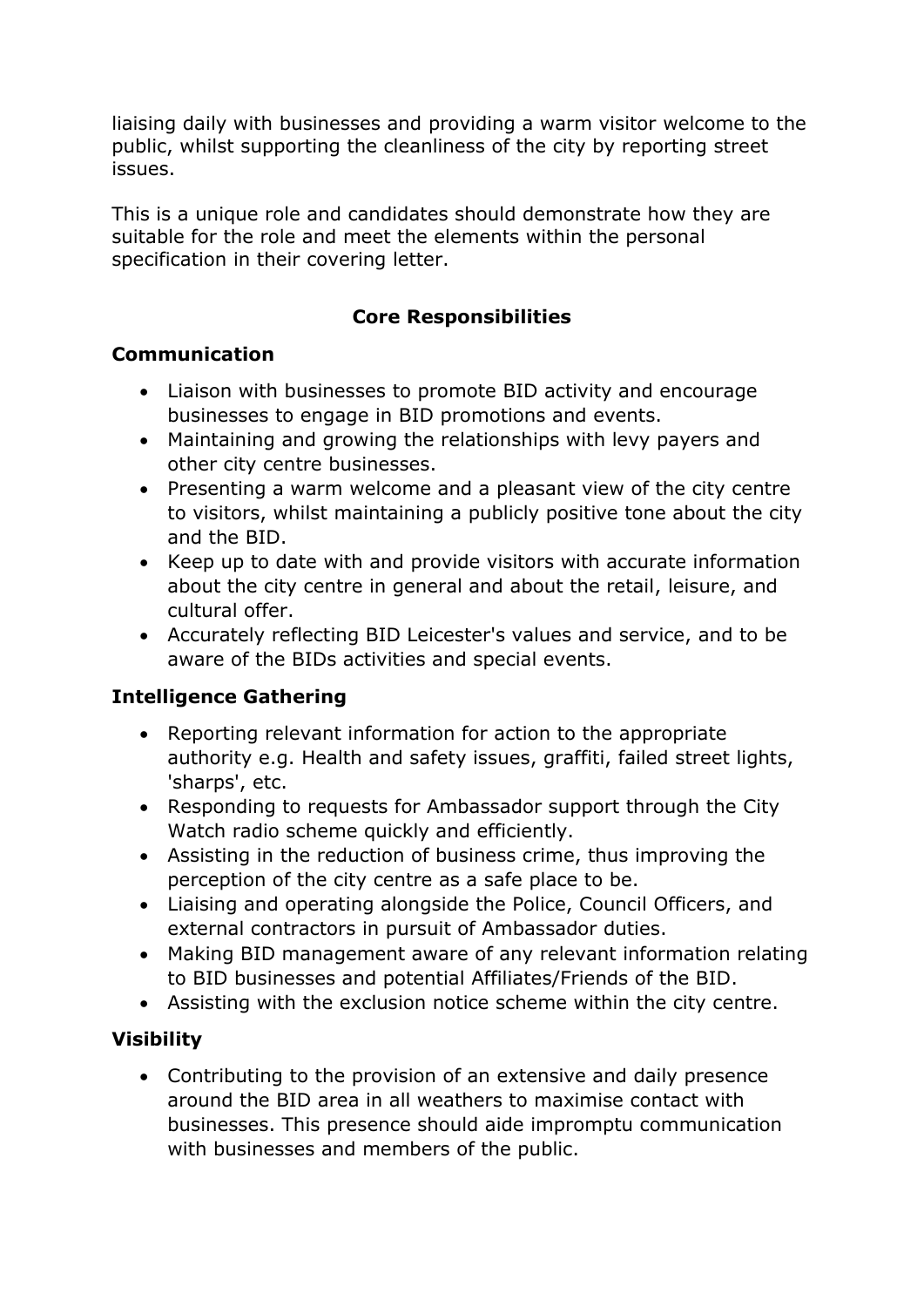- Promoting responsible citizenship in respect of litter, graffiti, and related issues.
- Adherence to the uniform policy and adherence to the company's general dress code (uniform provided).

## **Use of technology**

- Recording all interactions on handheld device, to enable the BID to demonstrate 'added value' to levy payers, whilst providing a transparent reporting history and trends.
- Maintaining methodical and accurate records of required information. This may be electronic or written, e.g. business interactions.
- Use of appropriate tools and equipment, including security radios and tablets/phones.

## **General**

- Strict attention to personal responsibilities in the areas of risk management, health and safety, and welfare, both in terms of self and others.
- Undertake First Aid training and other training courses (at Company's expense) as and when required by the Company to achieve a satisfactory level of competence.
- Adherence to Company training procedures and protocols at all times, subject to level of attainment.
- Providing a supervisory and line management role for apprenticeships, volunteers or other trainee or voluntary support in the Street Ambassadors scheme.
- Completing any other duties as deemed appropriate and delegated by the line manager.
- Adherence to all company procedures and policies as set out in the Staff Handbook.
- To be completely free from discrimination in all guises

Note: The above list is not in order of priority, and other tasks commensurate with the grade of the post may be required of the post‐ holder.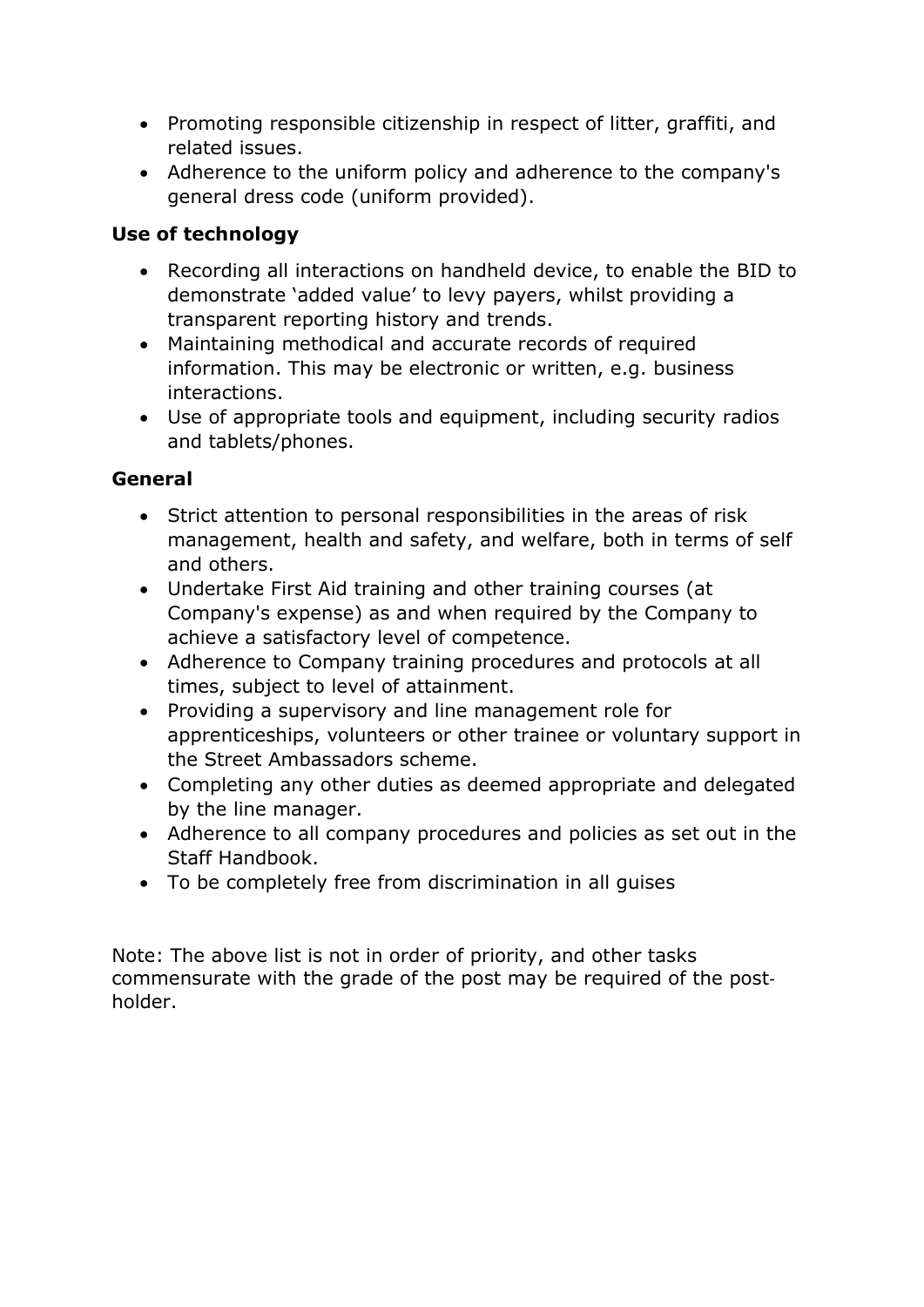# **Personal Specification**

| <b>Essential</b>                                                                                                                                                                                                                                                                                                                                                                                                                                                                                                                                                                                                                                                                                                                                                                                                                                                                                                                                                                                                                                                                                                                                                                             | <b>Desirable</b>                                                                                                                                                                                                                                                                                                                                                                                                                                                                                                                                         |
|----------------------------------------------------------------------------------------------------------------------------------------------------------------------------------------------------------------------------------------------------------------------------------------------------------------------------------------------------------------------------------------------------------------------------------------------------------------------------------------------------------------------------------------------------------------------------------------------------------------------------------------------------------------------------------------------------------------------------------------------------------------------------------------------------------------------------------------------------------------------------------------------------------------------------------------------------------------------------------------------------------------------------------------------------------------------------------------------------------------------------------------------------------------------------------------------|----------------------------------------------------------------------------------------------------------------------------------------------------------------------------------------------------------------------------------------------------------------------------------------------------------------------------------------------------------------------------------------------------------------------------------------------------------------------------------------------------------------------------------------------------------|
| Strong understanding of the<br>roles of key agencies working<br>in Leicester city centre.<br>Friendly, outgoing personality,<br>with a positive 'can do'<br>attitude.<br>Exceptional communication<br>skills, when dealing with<br>visitors, businesses, residents,<br>police, etc<br>Confidence in approaching city<br>centre users in a warm,<br>welcoming manner.<br>Ability to build rapport with<br>businesses and answer or<br>report their concerns<br>sensitively and appropriately.<br>Ability to work outdoors, all<br>year round (appropriate<br>clothing will be provided).<br>Ability to concisely explain and<br>describe geographical city<br>centre locations.<br>Ability to remain calm in<br>challenging situations.<br>Able to maintain awareness of<br>your own safety and the safety<br>of the general public.<br>Comfortable lone working as<br>well as part of a team<br>Willingness and ability to follow<br>operational procedures, as<br>dictated by the Company.<br>Strong work ethic with flexible<br>attitude to duties and hours<br>Good reporting skills<br>Smart, presentable, and<br>reliable.<br>Attention to detail in keeping<br>BID records up to date. | In depth knowledge of Leicester<br>$\bullet$<br>city centre.<br>Experience working in a<br>$\bullet$<br>customer facing role.<br>Passionate about Leicester.<br>Ability to prioritise tasks based<br>$\bullet$<br>on timescales.<br>Resilience and stamina to<br>$\bullet$<br>maintain energy during<br>demanding days.<br>Negotiating skills to encourage<br>$\bullet$<br>businesses to engage with BID<br>activity.<br>Experience working with<br>$\bullet$<br>spreadsheets to record data.<br>Self-awareness to reflect and<br>critique interactions. |

To apply, please submit your **CV with a covering letter** outlining how your skills and experience make you suited to the role to: